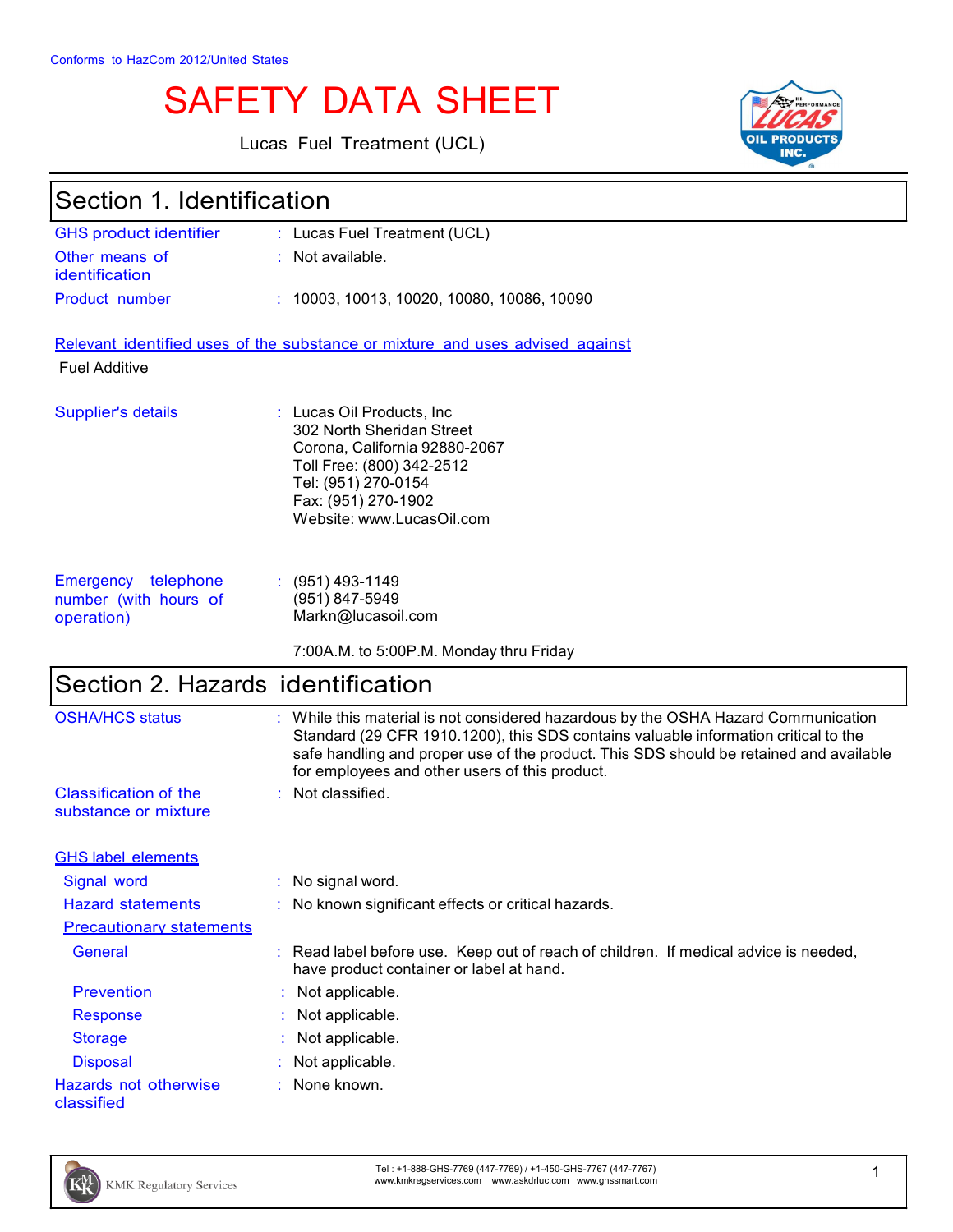

## Section 3. Composition/information on ingredients

| Substance/mixture |
|-------------------|
| Other means of    |

identification

e : Substance

: Not available.

#### CAS number/other identifiers

| CAS number          | $\therefore$ Not available. |
|---------------------|-----------------------------|
| <b>Product code</b> | $\therefore$ Not available. |

| Ingredient name                                        | $\frac{9}{6}$ | <b>CAS</b> number |
|--------------------------------------------------------|---------------|-------------------|
| Distillates (petroleum), hydrotreated heavy paraffinic | 60<br>100     | 64742-54-7        |

Any concentration shown as a range is to protect confidentiality or is due to batch variation.

There are no additional ingredients present which, within the current knowledge of the supplier and in the concentrations applicable, are classified as hazardous to health or the environment and hence require reporting in this section.

Occupational exposure limits, if available, are listed in Section 8.

### Section 4. First aid measures

| Description of necessary first aid measures |                                                                                                                                                                                                                                                                                                                                                        |  |
|---------------------------------------------|--------------------------------------------------------------------------------------------------------------------------------------------------------------------------------------------------------------------------------------------------------------------------------------------------------------------------------------------------------|--|
| Eye contact                                 | : Immediately flush eyes with plenty of water, occasionally lifting the upper and lower<br>eyelids. Check for and remove any contact lenses. Get medical attention if irritation<br>occurs.                                                                                                                                                            |  |
| Inhalation                                  | : Remove victim to fresh air and keep at rest in a position comfortable for breathing. Get<br>medical attention if symptoms occur.                                                                                                                                                                                                                     |  |
| Skin contact                                | : Wash contaminated skin with soap and water. Remove contaminated clothing and<br>shoes. Get medical attention if symptoms occur.                                                                                                                                                                                                                      |  |
| Ingestion                                   | : Wash out mouth with water. Remove victim to fresh air and keep at rest in a position<br>comfortable for breathing. If material has been swallowed and the exposed person is<br>conscious, give small quantities of water to drink. Do not induce vomiting unless<br>directed to do so by medical personnel. Get medical attention if symptoms occur. |  |

#### Most important symptoms/effects, acute and delayed

| Potential acute health effects    |                                                                                                                                |
|-----------------------------------|--------------------------------------------------------------------------------------------------------------------------------|
| Eye contact                       | $\therefore$ No known significant effects or critical hazards.                                                                 |
| Inhalation                        | $\therefore$ No known significant effects or critical hazards.                                                                 |
| Skin contact                      | : No known significant effects or critical hazards.                                                                            |
| Ingestion                         | : No known significant effects or critical hazards.                                                                            |
| Over-exposure signs/symptoms      |                                                                                                                                |
| Eye contact                       | $\therefore$ No known significant effects or critical hazards.                                                                 |
| <b>Inhalation</b>                 | $\therefore$ No known significant effects or critical hazards.                                                                 |
| <b>Skin contact</b>               | : No known significant effects or critical hazards.                                                                            |
| Ingestion                         | : No known significant effects or critical hazards.                                                                            |
|                                   |                                                                                                                                |
|                                   | Indication of immediate medical attention and special treatment needed, if necessary                                           |
| Notes to physician                | : Treat symptomatically. Contact poison treatment specialist immediately if large<br>quantities have been ingested or inhaled. |
| Specific treatments               | : No specific treatment.                                                                                                       |
| <b>Protection of first-aiders</b> | : No action shall be taken involving any personal risk or without suitable training.                                           |

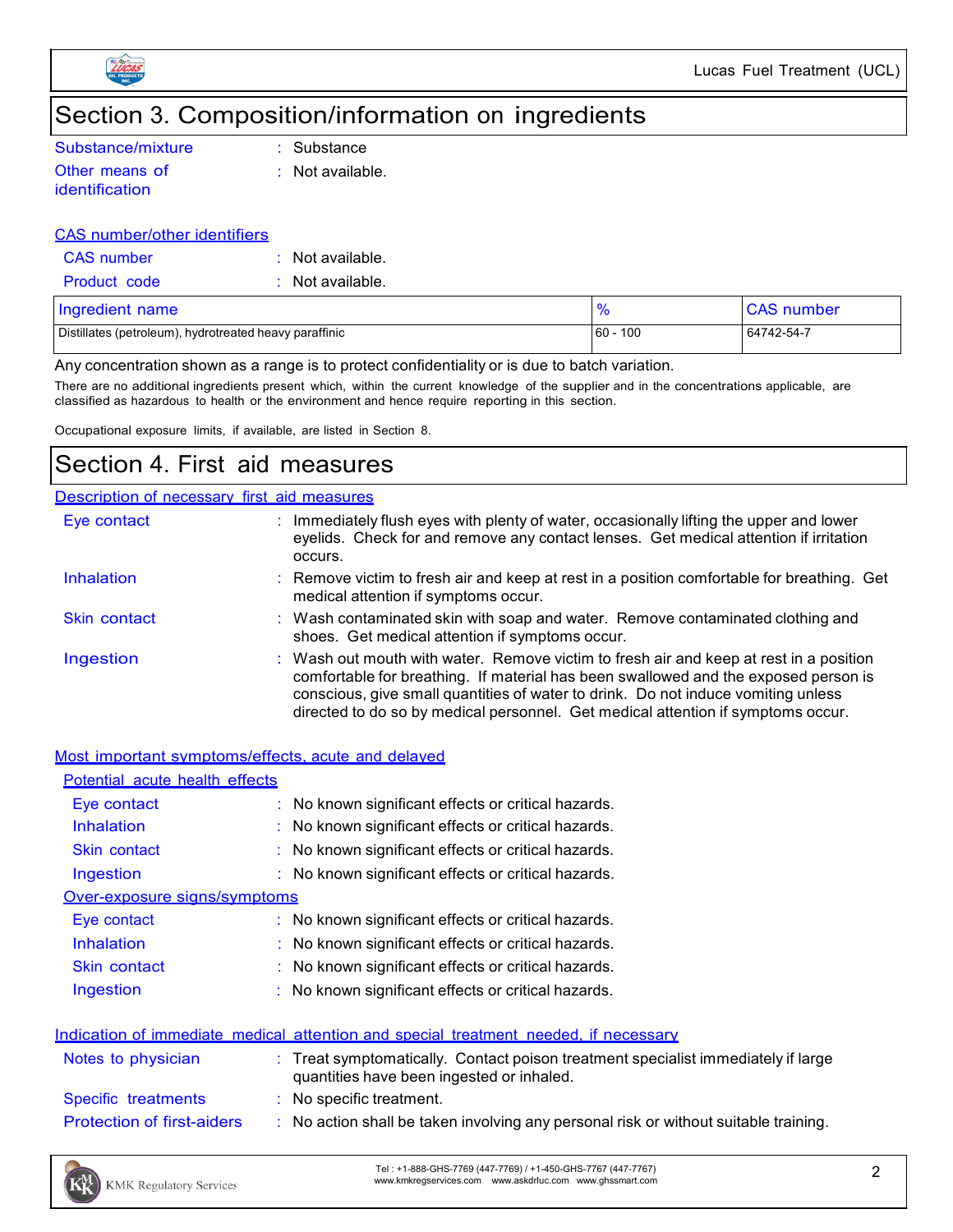

 $\mathsf{r}$ 

# Section 4. First aid measures

See toxicological information (Section 11)

| Section 5. Fire-fighting measures                 |                                                                                                                                                                          |  |  |
|---------------------------------------------------|--------------------------------------------------------------------------------------------------------------------------------------------------------------------------|--|--|
| <b>Extinguishing media</b>                        |                                                                                                                                                                          |  |  |
| Suitable extinguishing<br>media                   | $\therefore$ Use an extinguishing agent suitable for the surrounding fire.                                                                                               |  |  |
| Unsuitable extinguishing<br>media                 | $\therefore$ None known.                                                                                                                                                 |  |  |
| Specific hazards arising<br>from the chemical     | $\therefore$ No specific fire or explosion hazard.                                                                                                                       |  |  |
| Hazardous thermal<br>decomposition products       | $:$ No specific data.                                                                                                                                                    |  |  |
| Special protective actions<br>for fire-fighters   | $\therefore$ No special precaution is required.                                                                                                                          |  |  |
| Special protective<br>equipment for fire-fighters | : Fire-fighters should wear appropriate protective equipment and self-contained breathing<br>apparatus (SCBA) with a full face-piece operated in positive pressure mode. |  |  |

### Section 6. Accidental release measures

### Personal precautions, protective equipment and emergency procedures

|                                                       |  | <u>roonal proceduono, protocuvo ougibinom anu cinciuonov proceduroe</u>                                                                                                                                                                                                                                                                                                                                                                                                                                                                                                                    |  |
|-------------------------------------------------------|--|--------------------------------------------------------------------------------------------------------------------------------------------------------------------------------------------------------------------------------------------------------------------------------------------------------------------------------------------------------------------------------------------------------------------------------------------------------------------------------------------------------------------------------------------------------------------------------------------|--|
| For non-emergency<br>personnel                        |  | : No action shall be taken involving any personal risk or without suitable training.<br>Evacuate surrounding areas. Keep unnecessary and unprotected personnel from<br>entering. Do not touch or walk through spilled material. Put on appropriate personal<br>protective equipment.                                                                                                                                                                                                                                                                                                       |  |
|                                                       |  | For emergency responders : If specialized clothing is required to deal with the spillage, take note of any information in<br>Section 8 on suitable and unsuitable materials. See also the information in "For non-<br>emergency personnel".                                                                                                                                                                                                                                                                                                                                                |  |
| <b>Environmental precautions</b>                      |  | : Avoid dispersal of spilled material and runoff and contact with soil, waterways, drains<br>and sewers. Inform the relevant authorities if the product has caused environmental<br>pollution (sewers, waterways, soil or air).                                                                                                                                                                                                                                                                                                                                                            |  |
| Methods and materials for containment and cleaning up |  |                                                                                                                                                                                                                                                                                                                                                                                                                                                                                                                                                                                            |  |
| Small spill                                           |  | : Stop leak if without risk. Move containers from spill area. Dilute with water and mop up<br>if water-soluble. Alternatively, or if water-insoluble, absorb with an inert dry material and<br>place in an appropriate waste disposal container. Dispose of via a licensed waste<br>disposal contractor.                                                                                                                                                                                                                                                                                   |  |
| Large spill                                           |  | : Stop leak if without risk. Move containers from spill area. Prevent entry into sewers,<br>water courses, basements or confined areas. Wash spillages into an effluent treatment<br>plant or proceed as follows. Contain and collect spillage with non-combustible,<br>absorbent material e.g. sand, earth, vermiculite or diatomaceous earth and place in<br>container for disposal according to local regulations (see Section 13). Dispose of via a<br>licensed waste disposal contractor. Note: see Section 1 for emergency contact<br>information and Section 13 for waste disposal. |  |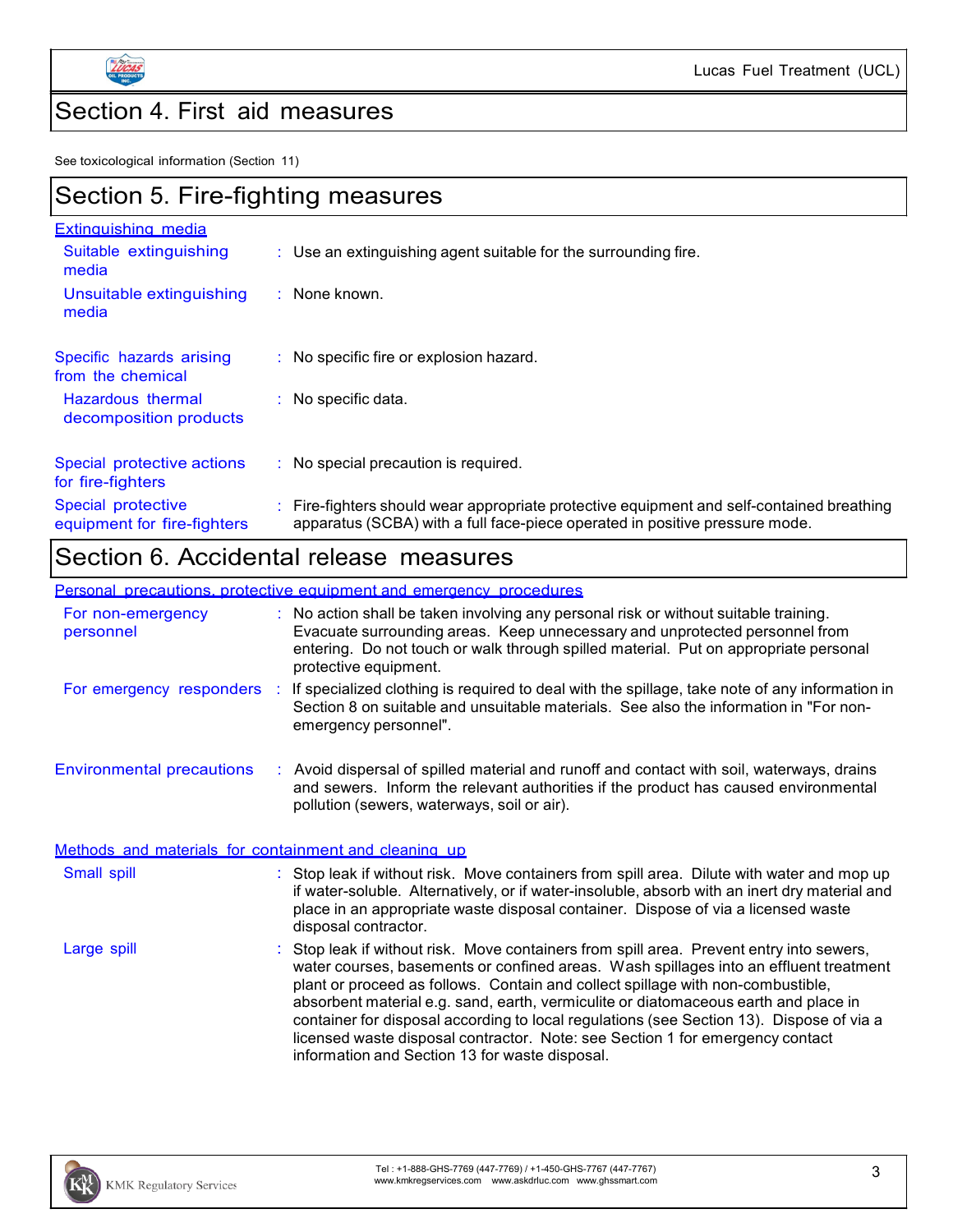

Lucas Fuel Treatment (UCL)

# Section 7. Handling and storage

| <b>Precautions for safe handling</b>                               |   |                                                                                                                                                                                                                                                                                                                                                                                                                                                                                                             |
|--------------------------------------------------------------------|---|-------------------------------------------------------------------------------------------------------------------------------------------------------------------------------------------------------------------------------------------------------------------------------------------------------------------------------------------------------------------------------------------------------------------------------------------------------------------------------------------------------------|
| <b>Protective measures</b>                                         |   | $\therefore$ Put on appropriate personal protective equipment (see Section 8).                                                                                                                                                                                                                                                                                                                                                                                                                              |
| Advice on general<br>occupational hygiene                          |   | Eating, drinking and smoking should be prohibited in areas where this material is<br>handled, stored and processed. Workers should wash hands and face before eating,<br>drinking and smoking. Remove contaminated clothing and protective equipment before<br>entering eating areas. See also Section 8 for additional information on hygiene<br>measures.                                                                                                                                                 |
| Conditions for safe storage,<br>including any<br>incompatibilities | ÷ | Store in accordance with local regulations. Store in original container protected from<br>direct sunlight in a dry, cool and well-ventilated area, away from incompatible materials<br>(see Section 10) and food and drink. Keep container tightly closed and sealed until<br>ready for use. Containers that have been opened must be carefully resealed and kept<br>upright to prevent leakage. Do not store in unlabeled containers. Use appropriate<br>containment to avoid environmental contamination. |

## Section 8. Exposure controls/personal protection

### Control parameters

### Occupational exposure limits

| Ingredient name                                        | <b>Exposure limits</b>                                                                                                                                                                                                                                                                                                |
|--------------------------------------------------------|-----------------------------------------------------------------------------------------------------------------------------------------------------------------------------------------------------------------------------------------------------------------------------------------------------------------------|
| Distillates (petroleum), hydrotreated heavy paraffinic | ACGIH TLV (United States, 3/2012).<br>TWA: 5 mg/m <sup>3</sup> 8 hours. Form: Inhalable fraction<br>NIOSH REL (United States, 6/2009).<br>TWA: 5 mg/m <sup>3</sup> 10 hours. Form: Mist<br>STEL: 10 mg/m <sup>3</sup> 15 minutes. Form: Mist<br>OSHA PEL (United States, 6/2010).<br>TWA: $5 \text{ mg/m}^3$ 8 hours. |

| Appropriate engineering<br>controls       | No special ventilation requirements. Good general ventilation should be sufficient to<br>control worker exposure to airborne contaminants. If this product contains ingredients<br>with exposure limits, use process enclosures, local exhaust ventilation or other<br>engineering controls to keep worker exposure below any recommended or statutory<br>limits.                                 |
|-------------------------------------------|---------------------------------------------------------------------------------------------------------------------------------------------------------------------------------------------------------------------------------------------------------------------------------------------------------------------------------------------------------------------------------------------------|
| <b>Environmental exposure</b><br>controls | : Emissions from ventilation or work process equipment should be checked to ensure<br>they comply with the requirements of environmental protection legislation. In some<br>cases, fume scrubbers, filters or engineering modifications to the process equipment<br>will be necessary to reduce emissions to acceptable levels.                                                                   |
| Individual protection measures            |                                                                                                                                                                                                                                                                                                                                                                                                   |
| Hygiene measures                          | : Wash hands, forearms and face thoroughly after handling chemical products, before<br>eating, smoking and using the lavatory and at the end of the working period.<br>Appropriate techniques should be used to remove potentially contaminated clothing.<br>Wash contaminated clothing before reusing. Ensure that eyewash stations and safety<br>showers are close to the workstation location. |
| Eye/face protection                       | Safety eyewear complying with an approved standard should be used when a risk<br>assessment indicates this is necessary to avoid exposure to liquid splashes, mists,<br>gases or dusts. If contact is possible, the following protection should be worn, unless<br>the assessment indicates a higher degree of protection: safety glasses with side-<br>shields.                                  |
| <b>Skin protection</b>                    |                                                                                                                                                                                                                                                                                                                                                                                                   |
| Hand protection                           | Chemical-resistant, impervious gloves complying with an approved standard should be<br>worn at all times when handling chemical products if a risk assessment indicates this is<br>necessary.                                                                                                                                                                                                     |
|                                           | Tel: +1-888-GHS-7769 (447-7769) / +1-450-GHS-7767 (447-7767)                                                                                                                                                                                                                                                                                                                                      |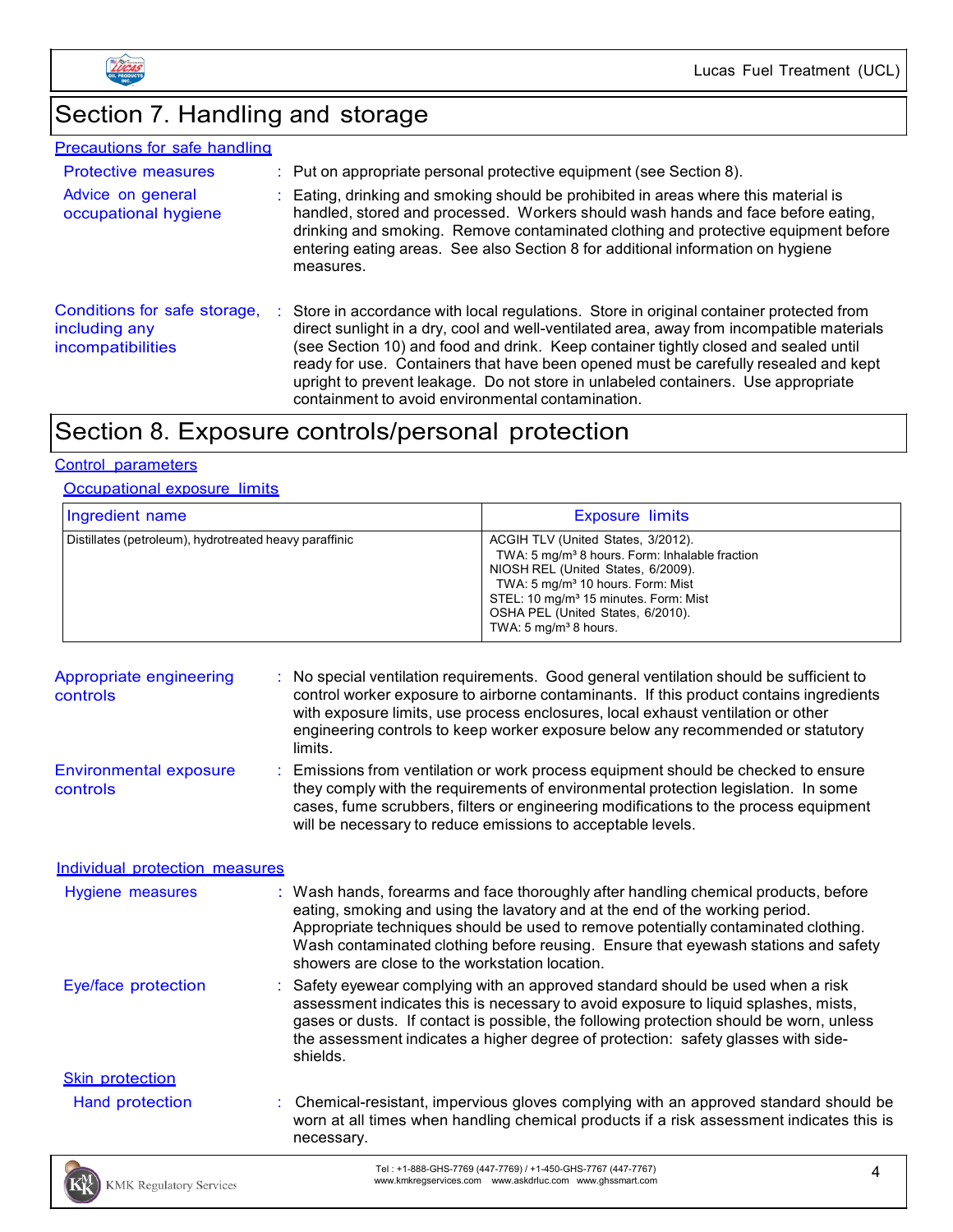

# Section 8. Exposure controls/personal protection

| <b>Body protection</b>        | : Personal protective equipment for the body should be selected based on the task being<br>performed and the risks involved and should be approved by a specialist before<br>handling this product.                                                                                                                             |
|-------------------------------|---------------------------------------------------------------------------------------------------------------------------------------------------------------------------------------------------------------------------------------------------------------------------------------------------------------------------------|
| Other skin protection         | : Appropriate footwear and any additional skin protection measures should be selected<br>based on the task being performed and the risks involved and should be approved by a<br>specialist before handling this product.                                                                                                       |
| <b>Respiratory protection</b> | : Use a properly fitted, air-purifying or supplied air respirator complying with an approved<br>standard if a risk assessment indicates this is necessary. Respirator selection must be<br>based on known or anticipated exposure levels, the hazards of the product and the safe<br>working limits of the selected respirator. |

# Section 9. Physical and chemical properties

| <b>Appearance</b>                               |                                                             |
|-------------------------------------------------|-------------------------------------------------------------|
| Physical state                                  | : Liquid. [Clear.]                                          |
| Color                                           | Slightly Yellow.                                            |
| Odor                                            | : Petroleum.                                                |
| Odor threshold                                  | : Not available.                                            |
| pH                                              | : Not available.                                            |
| <b>Melting point</b>                            | Not available.                                              |
| <b>Boiling point</b>                            | : 260°C (500°F)                                             |
| Flash point                                     | Closed cup: 232.22°C (450°F)                                |
| <b>Burning time</b>                             | Not applicable.                                             |
| <b>Burning rate</b>                             | Not applicable.                                             |
| <b>Evaporation rate</b>                         | : Not available.                                            |
| Flammability (solid, gas)                       | : Not available.                                            |
| Lower and upper explosive<br>(flammable) limits | : Not available.                                            |
| Vapor pressure                                  | : Not available.                                            |
| Vapor density                                   | : Not available.                                            |
| <b>Relative density</b>                         | : 0.8961                                                    |
| <b>Solubility</b>                               | : Not available.                                            |
| Solubility in water                             | : Negligible.                                               |
| Partition coefficient: n-<br>octanol/water      | : Not available.                                            |
| <b>Auto-ignition temperature</b>                | : Not available.                                            |
| Decomposition temperature : Not available.      |                                                             |
| <b>SADT</b>                                     | Not available.                                              |
| <b>Viscosity</b>                                | Kinematic (100°C (212°F)): 0.13 cm <sup>2</sup> /s (13 cSt) |

# Section 10. Stability and reactivity

| <b>Reactivity</b>                     | $\therefore$ No specific test data related to reactivity available for this product or its ingredients. |
|---------------------------------------|---------------------------------------------------------------------------------------------------------|
| Chemical stability                    | $\therefore$ The product is stable.                                                                     |
| Possibility of hazardous<br>reactions | : Under normal conditions of storage and use, hazardous reactions will not occur.                       |

Tel : +1-888-GHS-7769 (447-7769) / +1-450-GHS-7767 (447-7767) Tel : +1-888-GHS-7769 (447-7769) / +1-450-GHS-7767 (447-7767)<br>www.kmkregservices.com www.askdrluc.com www.ghssmart.com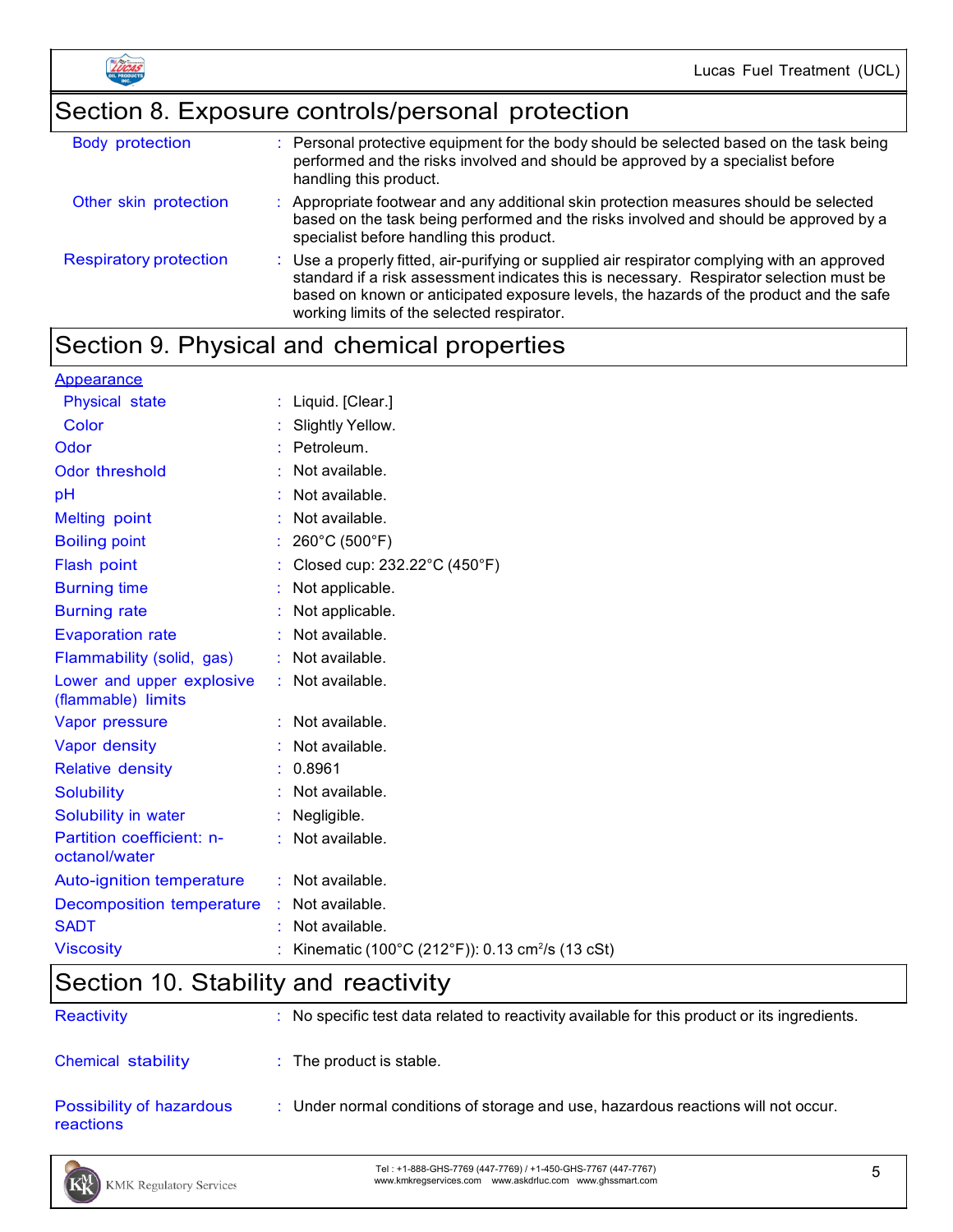

# Section 10. Stability and reactivity

|                                     | .                                                                                                       |
|-------------------------------------|---------------------------------------------------------------------------------------------------------|
| Hazardous decomposition<br>products | Under normal conditions of storage and use, hazardous decomposition products should<br>not be produced. |
| Incompatible materials              | : Reactive or incompatible with the following materials: oxidizing materials.                           |
| Conditions to avoid                 | : No specific data.                                                                                     |

### Section 11. Toxicological information

### Information on toxicological effects

#### **Acute toxicity**

| Product/ingredient name                           | <b>Result</b>                                            | <b>Species</b> | Dose     | <b>Exposure</b> |
|---------------------------------------------------|----------------------------------------------------------|----------------|----------|-----------------|
| Distillates (petroleum), hydrotreated             | LD50 Dermal                                              | Rabbit         | >5 g/kg  |                 |
| heavy paraffinic                                  | LD50 Oral                                                | Rat            | >15 g/kg |                 |
| <b>Irritation/Corrosion</b>                       |                                                          |                |          |                 |
| <b>Skin</b>                                       | : There is no data available.                            |                |          |                 |
| <b>Eyes</b>                                       | : There is no data available.                            |                |          |                 |
| <b>Respiratory</b>                                | There is no data available.                              |                |          |                 |
| Sensitization                                     |                                                          |                |          |                 |
| <b>Skin</b>                                       | : There is no data available.                            |                |          |                 |
| <b>Respiratory</b>                                | There is no data available.                              |                |          |                 |
| <b>Mutagenicity</b>                               |                                                          |                |          |                 |
| There is no data available.                       |                                                          |                |          |                 |
| Carcinogenicity                                   |                                                          |                |          |                 |
| There is no data available.                       |                                                          |                |          |                 |
| <b>Reproductive toxicity</b>                      |                                                          |                |          |                 |
| There is no data available.                       |                                                          |                |          |                 |
| Teratogenicity                                    |                                                          |                |          |                 |
| There is no data available.                       |                                                          |                |          |                 |
| Specific target organ toxicity (single exposure)  |                                                          |                |          |                 |
| There is no data available. Specific target organ |                                                          |                |          |                 |
| toxicity (repeated exposure) There is no data     |                                                          |                |          |                 |
| available.                                        |                                                          |                |          |                 |
| <b>Aspiration hazard</b>                          |                                                          |                |          |                 |
| There is no data available.                       |                                                          |                |          |                 |
|                                                   |                                                          |                |          |                 |
| Information on the likely<br>routes of exposure   | : Routes of entry anticipated: Oral, Dermal, Inhalation. |                |          |                 |
| Potential acute health effects                    |                                                          |                |          |                 |
| Eye contact                                       | No known significant effects or critical hazards.        |                |          |                 |
| Inhalation                                        | No known significant effects or critical hazards.        |                |          |                 |
| Skin contact                                      | No known significant effects or critical hazards.        |                |          |                 |
| Ingestion                                         | No known significant effects or critical hazards.        |                |          |                 |

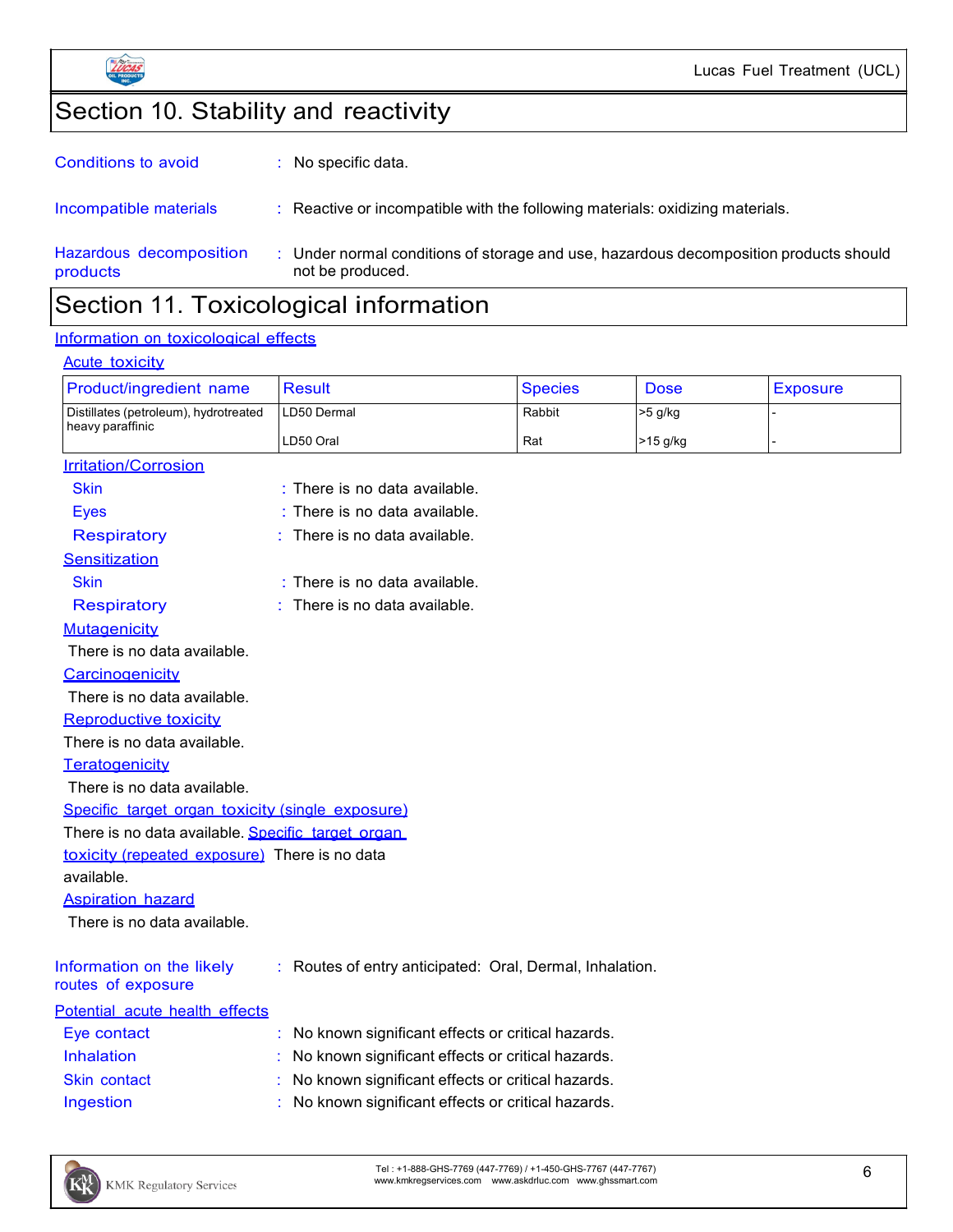



# Section 11. Toxicological information

|                   | Symptoms related to the physical, chemical and toxicological characteristics |
|-------------------|------------------------------------------------------------------------------|
| Eye contact       | : No known significant effects or critical hazards.                          |
| <b>Inhalation</b> | : No known significant effects or critical hazards.                          |
| Skin contact      | : No known significant effects or critical hazards.                          |
| Ingestion         | : No known significant effects or critical hazards.                          |

### Delayed and immediate effects and also chronic effects from short and long term exposure

| Short term exposure              |                                                     |  |  |
|----------------------------------|-----------------------------------------------------|--|--|
| Potential immediate<br>effects   | : No known significant effects or critical hazards. |  |  |
| Potential delayed effects        | : No known significant effects or critical hazards. |  |  |
| Long term exposure               |                                                     |  |  |
| Potential immediate<br>effects   | : No known significant effects or critical hazards. |  |  |
| Potential delayed effects        | : No known significant effects or critical hazards. |  |  |
| Potential chronic health effects |                                                     |  |  |
| General                          | : No known significant effects or critical hazards. |  |  |
| Carcinogenicity                  | : No known significant effects or critical hazards. |  |  |
| <b>Mutagenicity</b>              | : No known significant effects or critical hazards. |  |  |
| <b>Teratogenicity</b>            | No known significant effects or critical hazards.   |  |  |
| <b>Developmental effects</b>     | : No known significant effects or critical hazards. |  |  |
| <b>Fertility effects</b>         | : No known significant effects or critical hazards. |  |  |

### Numerical measures of toxicity

### Acute toxicity estimates

There is no data available.

### Section 12. Ecological information

#### **Toxicity**

There is no data available.

#### Persistence and degradability

There is no data available.

#### Bioaccumulative potential

There is no data available.

### Mobility in soil

Soil/water partition coefficient  $(K<sub>oc</sub>)$ 

: There is no data available.

Other adverse effects : No known significant effects or critical hazards.

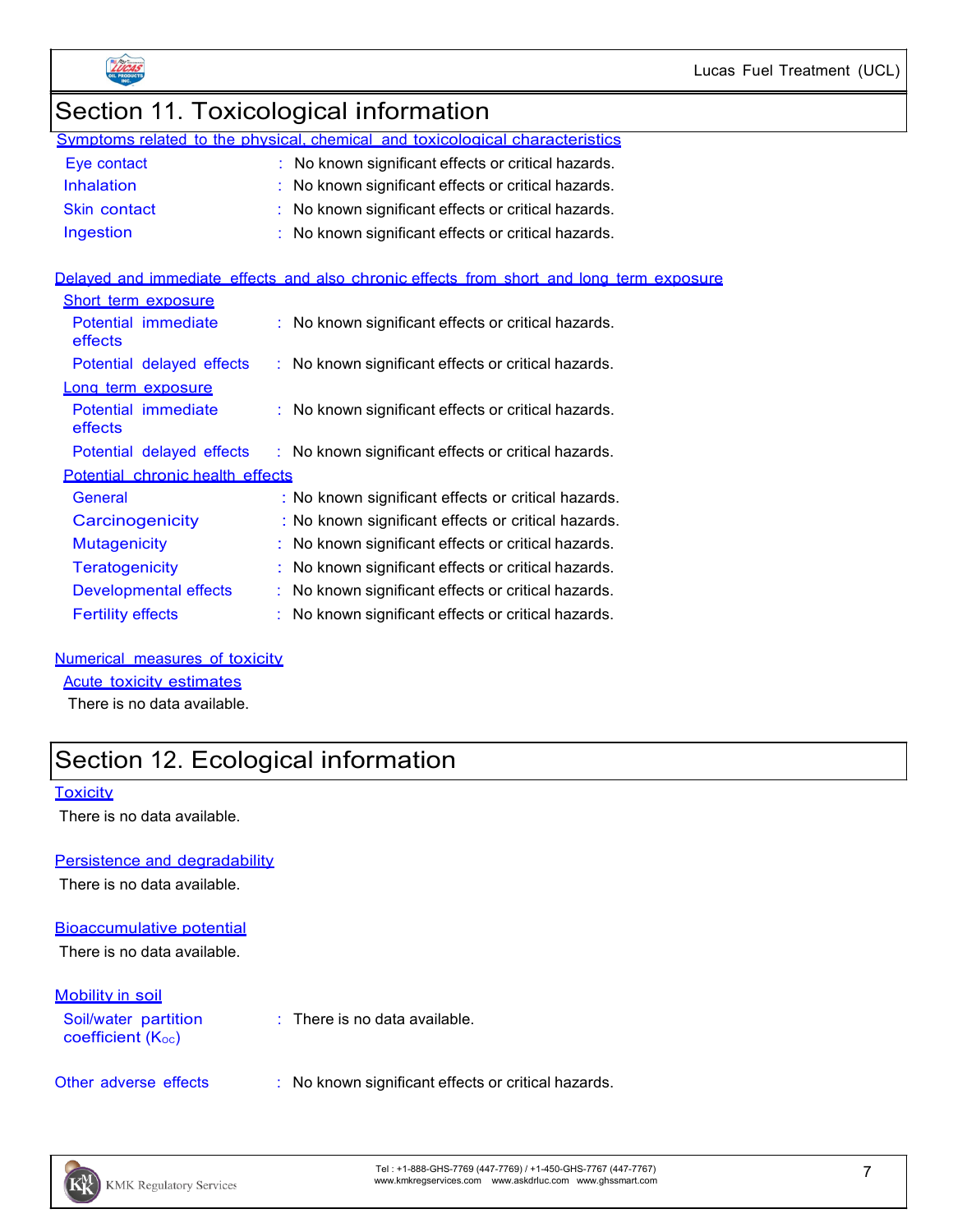

### Section 13. Disposal considerations

Disposal methods : The generation of waste should be avoided or minimized wherever possible. Disposal of this product, solutions and any by-products should comply with the requirements of environmental protection and waste disposal legislation and any regional local authority requirements. Dispose of surplus and non-recyclable products via a licensed waste disposal contractor. Waste should not be disposed of untreated to the sewer unless fully compliant with the requirements of all authorities with jurisdiction. Waste packaging should be recycled. Incineration or landfill should only be considered when recycling is not feasible. This material and its container must be disposed of in a safe way. Empty containers or liners may retain some product residues. Avoid dispersal of spilled material and runoff and contact with soil, waterways, drains and sewers.

### Section 14. Transport information

|                                   | <b>DOT Classification</b> | <b>IMDG</b>                  | <b>IATA</b>    |
|-----------------------------------|---------------------------|------------------------------|----------------|
| <b>UN</b> number                  | Not regulated.            | Not regulated.               | Not regulated. |
| <b>UN proper</b><br>shipping name |                           | $\overline{\phantom{0}}$     |                |
| Transport<br>hazard class(es)     | $\overline{\phantom{a}}$  | $\overline{\phantom{a}}$     |                |
| Packing group                     | $\overline{\phantom{a}}$  | $\qquad \qquad \blacksquare$ |                |
| Environmental<br>hazards          | No.                       | No.                          | No.            |
| <b>Additional</b><br>information  | $\overline{\phantom{a}}$  | $\overline{\phantom{a}}$     |                |

- Special precautions for user : Transport within user's premises: always transport in closed containers that are upright and secure. Ensure that persons transporting the product know what to do in the event of an accident or spillage.
- Transport in bulk according to Annex II of MARPOL 73/78 and the IBC Code : Not available.

### Section 15. Regulatory information

U.S. Federal regulations : TSCA 8(a) CDR Exempt/Partial exemption: All components are listed or exempted. United States inventory (TSCA 8b): All components are listed or exempted.

| Clean Air Act Section 112<br>(b) Hazardous Air<br><b>Pollutants (HAPs)</b> | $:$ Not listed |
|----------------------------------------------------------------------------|----------------|
| Clean Air Act Section 602<br><b>Class   Substances</b>                     | : Not listed   |
| Clean Air Act Section 602<br><b>Class II Substances</b>                    | : Not listed   |



Tel : +1-888-GHS-7769 (447-7769) / +1-450-GHS-7767 (447-7767) Tel: +1-888-GHS-7769 (447-7769) / +1-450-GHS-7767 (447-7767)<br>www.kmkregservices.com www.askdrluc.com www.ghssmart.com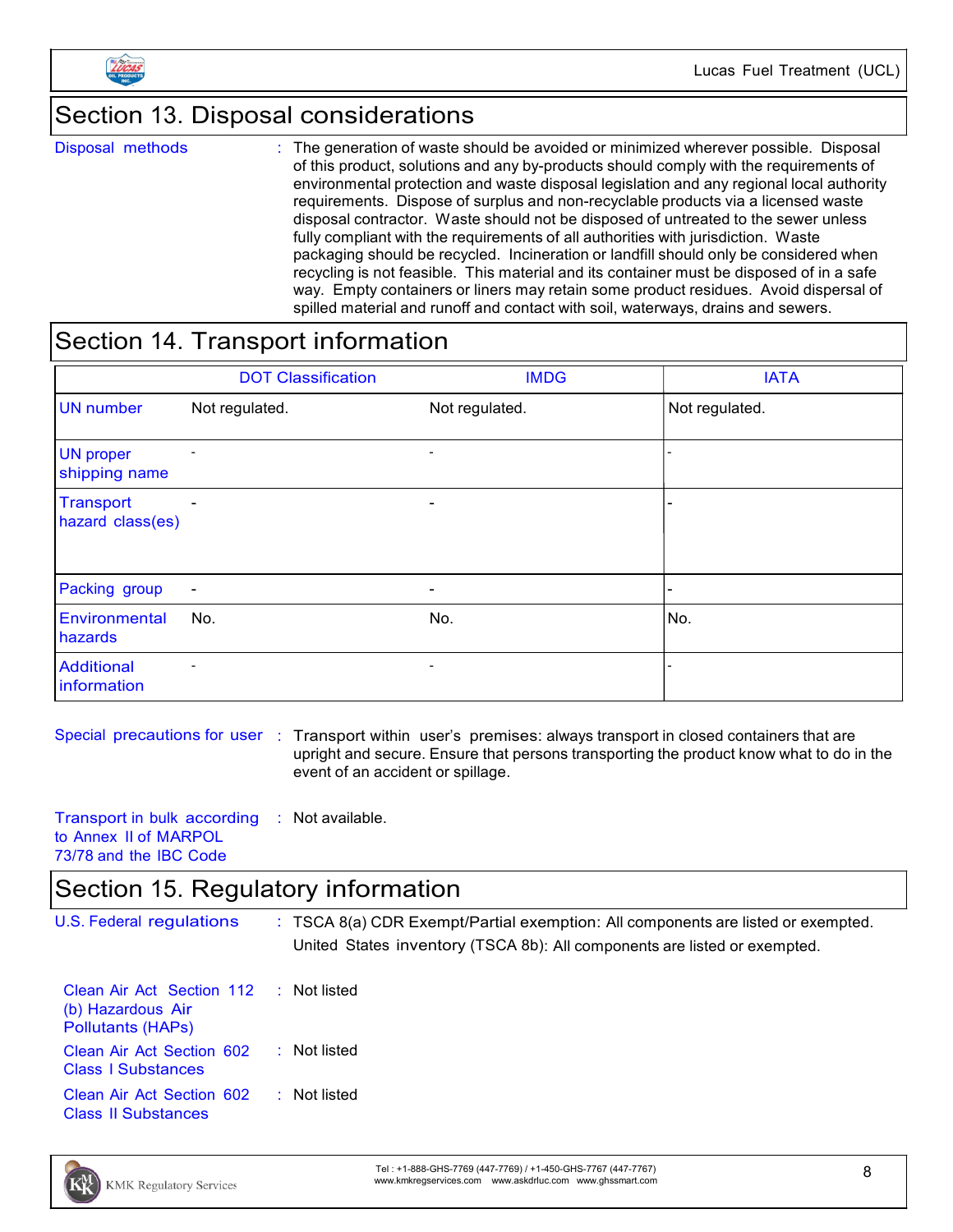

### Section 16. Other information

### Hazardous Material Information System (U.S.A.)

### Health : 0 \* Flammability : 1 Physical hazards : 0

Caution: HMIS® ratings are based on a 0-4 rating scale, with 0 representing minimal hazards or risks, and 4 representing significant hazards or risks Although HMIS® ratings are not required on SDSs under 29 CFR 1910.1200, the preparer may choose to provide them. HMIS® ratings are to be used with a fully implemented HMIS® program. HMIS® is a registered mark of the National Paint & Coatings Association (NPCA). HMIS® materials may be purchased exclusively from J. J. Keller (800) 327-6868.